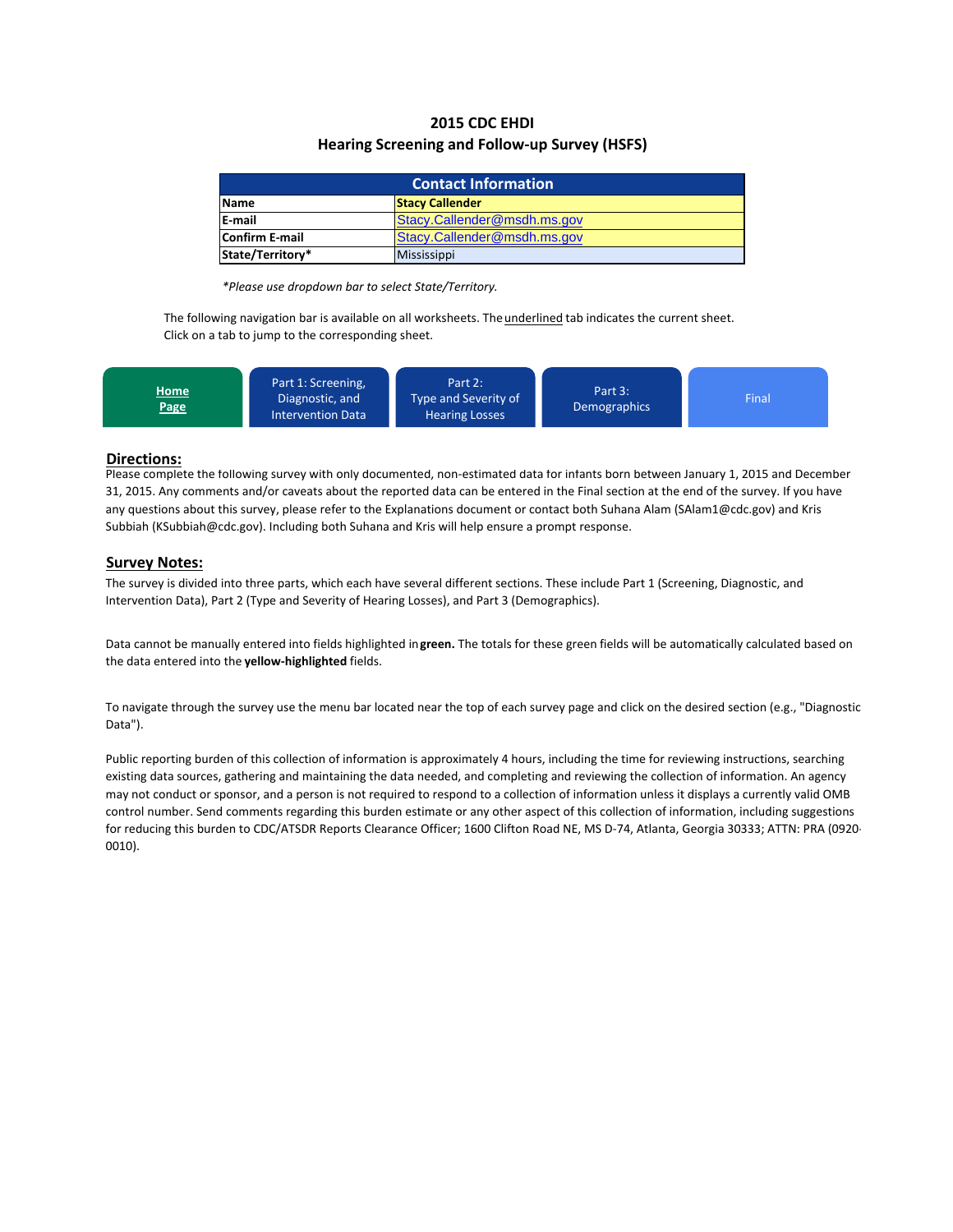

Note: Please see the Home Page Tab for additional instructions on completing this tab

| <b>2015 Hearing Screening Data</b>                                                    |                             |  |  |  |  |  |  |
|---------------------------------------------------------------------------------------|-----------------------------|--|--|--|--|--|--|
| <b>Total Occurrent Births***</b>                                                      | 37,397                      |  |  |  |  |  |  |
| <b>Total Occurrent Births According to Vital Records</b>                              | 37,397                      |  |  |  |  |  |  |
| Optional: Total Occurrent Births at Military Facilities According to Vital<br>Records |                             |  |  |  |  |  |  |
| <b>Optional: Total Occurrent Homebirths</b>                                           | 190                         |  |  |  |  |  |  |
| <b>Overall Documented Screening Results (Most Recent/Final Screen)</b>                |                             |  |  |  |  |  |  |
| <b>Total Documented as Screened</b>                                                   | 36.860                      |  |  |  |  |  |  |
| Passed (most recent/final screen)                                                     |                             |  |  |  |  |  |  |
| Total Passed (most recent / final screen)*                                            | 36,339                      |  |  |  |  |  |  |
| Passed Before 1 Month of Age                                                          | 35,171                      |  |  |  |  |  |  |
| Not Passed (most recent/final screen)                                                 |                             |  |  |  |  |  |  |
| Total Not Passed (most recent / final screen)**                                       | 521                         |  |  |  |  |  |  |
| Not Passed Before 1 Month of Age                                                      | 198                         |  |  |  |  |  |  |
| <b>Detailed Screening Results (if applicable)</b>                                     |                             |  |  |  |  |  |  |
| Passed (most recent/final screen)                                                     |                             |  |  |  |  |  |  |
| Passed initial / No outpatient <sup>#</sup>                                           | 35,212                      |  |  |  |  |  |  |
| No initial <sup>#</sup> / Passed outpatient                                           | 709                         |  |  |  |  |  |  |
| Passed initial / Passed outpatient                                                    | 18                          |  |  |  |  |  |  |
| Referred initial / Passed outpatient                                                  | 400                         |  |  |  |  |  |  |
| Total Passed (most recent/final screen)*                                              | 36,339                      |  |  |  |  |  |  |
| Not Passed (most recent/final screen)                                                 |                             |  |  |  |  |  |  |
| Referred initial / No outpatient <sup>#</sup>                                         | 0                           |  |  |  |  |  |  |
| No initial <sup>#</sup> / Referred outpatient                                         | $\mathcal{O}$               |  |  |  |  |  |  |
| Passed initial / Referred outpatient                                                  | $\boldsymbol{0}$            |  |  |  |  |  |  |
| Referred initial / Referred outpatient                                                | 207                         |  |  |  |  |  |  |
| Referred initial / straight to diagnostic evaluation                                  | 314                         |  |  |  |  |  |  |
| Total Not Passed (most recent/final screen)**                                         | 521                         |  |  |  |  |  |  |
| No Documented Screening / Undetermined (Most Recent/Final Screen)                     |                             |  |  |  |  |  |  |
| <b>Total Documented as Not Screened</b>                                               | 537                         |  |  |  |  |  |  |
| Infant Died                                                                           | 282                         |  |  |  |  |  |  |
| Non-resident                                                                          | 20                          |  |  |  |  |  |  |
| Unable to be Screened due to Medical Reasons                                          | 10                          |  |  |  |  |  |  |
| Parents / Family Declined Services                                                    | $\overline{4}$              |  |  |  |  |  |  |
| Infant Transferred and No Documentation of Screening                                  | 46                          |  |  |  |  |  |  |
| Infant Adopted                                                                        | $\mathbf{0}$                |  |  |  |  |  |  |
| Homebirth                                                                             | 113                         |  |  |  |  |  |  |
| Parents / Family Contacted but Unresponsive                                           | 36                          |  |  |  |  |  |  |
| Please use this dropdown box to indicate the Unresponsive Definition                  | Old Unresponsive Definition |  |  |  |  |  |  |
| $Usedt$                                                                               |                             |  |  |  |  |  |  |
| Unable to Contact                                                                     | 26                          |  |  |  |  |  |  |
| Unknown                                                                               | $\mathbf{0}$                |  |  |  |  |  |  |
| Other                                                                                 | $\overline{0}$              |  |  |  |  |  |  |
| <b>Total Occurrent Births***</b>                                                      | 37,397                      |  |  |  |  |  |  |

**Notes:**

† See the HSFS Explanations document for the definitions.

- ‡ "No initial" includes infants who did not received an initial screening, missed an initial screening or refused an initial screening. "No outpatient" includes infants who did not received an outpatient screening, missed an outpatient screening or refused an outpatient screening.
- \* The value for the "Total Passed (most recent/final screen)" field in the Overall Documented Screening Results section must match the value for the "Total Passed (most recent/final screen)" field in the Detailed Screening Results section. If there is any difference you will receive a caution message.
- \*\* The value for the "Total Not Passed (most recent/final screen)" field in the Overall Documented Screening Results section must match the value for the "Total Not Passed (most recent/final screen)" field in the Detailed Screening Results section. If there is any difference you will receive a caution message.
- \*\*\* The value for the "Total Occurrent Births" field at the bottom of this table must match the value reported for the "Total Occurrent Births" field at the top of this table. If there is any difference you will receive an error message. If received, please make sure to correct this error before continuing to the next section.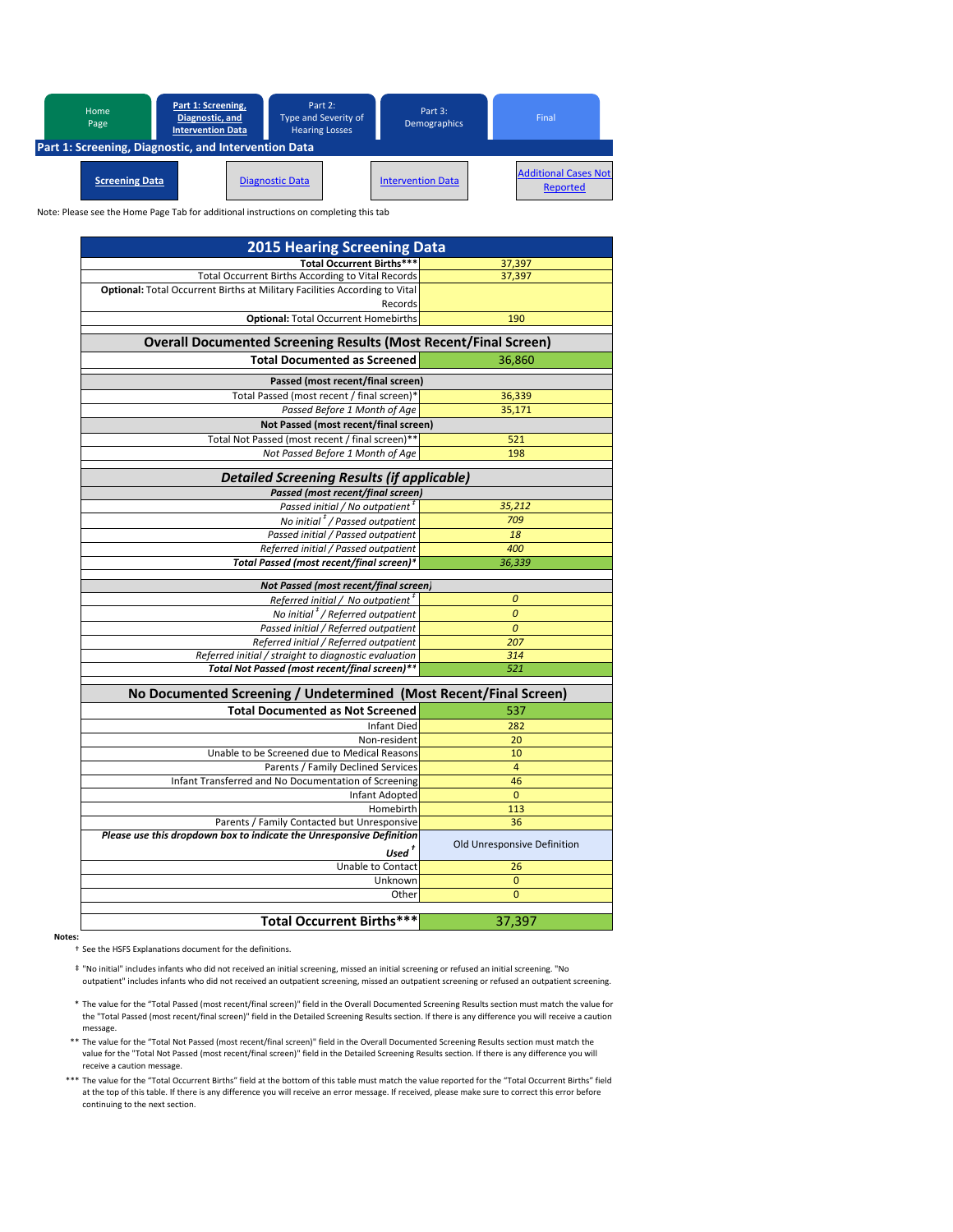| Part 1: Screening,<br>Home<br>Diagnostic, and<br>Page<br><b>Intervention Data</b> |                       | Part 2:<br>Type and Severity of<br><b>Hearing Losses</b> | Part 3:<br><b>Demographics</b> |                          | Final |                                                |  |
|-----------------------------------------------------------------------------------|-----------------------|----------------------------------------------------------|--------------------------------|--------------------------|-------|------------------------------------------------|--|
| Part 1: Screening, Diagnostic, and Intervention Data                              |                       |                                                          |                                |                          |       |                                                |  |
|                                                                                   | <b>Screening Data</b> |                                                          | <b>Diagnostic Data</b>         | <b>Intervention Data</b> |       | <b>Additional Cases</b><br><b>Not Reported</b> |  |

Note: Please see the Home Page Tab for additional instructions on completing this tab.

| <b>2015 Diagnostic Data</b>                                                     |                             |  |  |  |  |  |  |
|---------------------------------------------------------------------------------|-----------------------------|--|--|--|--|--|--|
| Total Not Passed (most recent/final screen)*                                    | 521                         |  |  |  |  |  |  |
| <b>Documented Diagnostics</b>                                                   |                             |  |  |  |  |  |  |
| <b>Total with Documented Diagnosis</b>                                          | 397                         |  |  |  |  |  |  |
| <b>Diagnosed with No Hearing Loss</b>                                           |                             |  |  |  |  |  |  |
| <b>Total with No Hearing Loss</b>                                               | 339                         |  |  |  |  |  |  |
| No Hearing Loss: Before 3 Months of Age                                         | 283                         |  |  |  |  |  |  |
| <b>Diagnosed with Permanent Hearing Loss</b>                                    |                             |  |  |  |  |  |  |
| <b>Total with Permanent Hearing Loss</b>                                        | 58                          |  |  |  |  |  |  |
| Permanent Hearing Loss: Before 3 Months of Age                                  | 34                          |  |  |  |  |  |  |
| Permanent Hearing Loss: After 3 Months but Before 6 Months of Age               | 13                          |  |  |  |  |  |  |
| No Documented Diagnostics / Undetermined                                        |                             |  |  |  |  |  |  |
| <b>Total with No Documented Diagnosis</b>                                       | 124                         |  |  |  |  |  |  |
| Audiological Diagnosis in Process (Awaiting Diagnosis)                          |                             |  |  |  |  |  |  |
| Only applies to infants seen at least one time and have a follow-up appointment | 9                           |  |  |  |  |  |  |
| scheduled.                                                                      |                             |  |  |  |  |  |  |
| PCP/ENT did not Refer Infant for Diagnostic Testing                             |                             |  |  |  |  |  |  |
| Infant Died                                                                     | $\boldsymbol{6}$            |  |  |  |  |  |  |
| Non-resident                                                                    | $\mathbf{1}$                |  |  |  |  |  |  |
| Unable to Receive Diagnostic Testing due to Medical Reasons                     | $\overline{2}$              |  |  |  |  |  |  |
| Parents / Family Declined Services                                              | 3                           |  |  |  |  |  |  |
| Moved out of Jurisdiction                                                       |                             |  |  |  |  |  |  |
| Infant Adopted                                                                  |                             |  |  |  |  |  |  |
| Parent / Family Contacted but Unresponsive                                      | 48                          |  |  |  |  |  |  |
| Please use this dropdown box to indicate the Unresponsive Definition Used       | Old Unresponsive Definition |  |  |  |  |  |  |
| <b>Unable to Contact</b>                                                        | 55                          |  |  |  |  |  |  |
| Unknown                                                                         |                             |  |  |  |  |  |  |
| Other                                                                           |                             |  |  |  |  |  |  |
|                                                                                 |                             |  |  |  |  |  |  |
| <b>Total Diagnosed and Not Diagnosed</b>                                        | 521                         |  |  |  |  |  |  |

**Notes:**

† See the HSFS Explanations document for the definitions.

\* field at the top of this table. If there is any difference you will receive an error message. If received, please make sure to correct this error before continu The value for the "Total Diagnosed and Not Diagnosed" field at the bottom of this table must match the value for the "Total Not Passed (most recent/fin next section.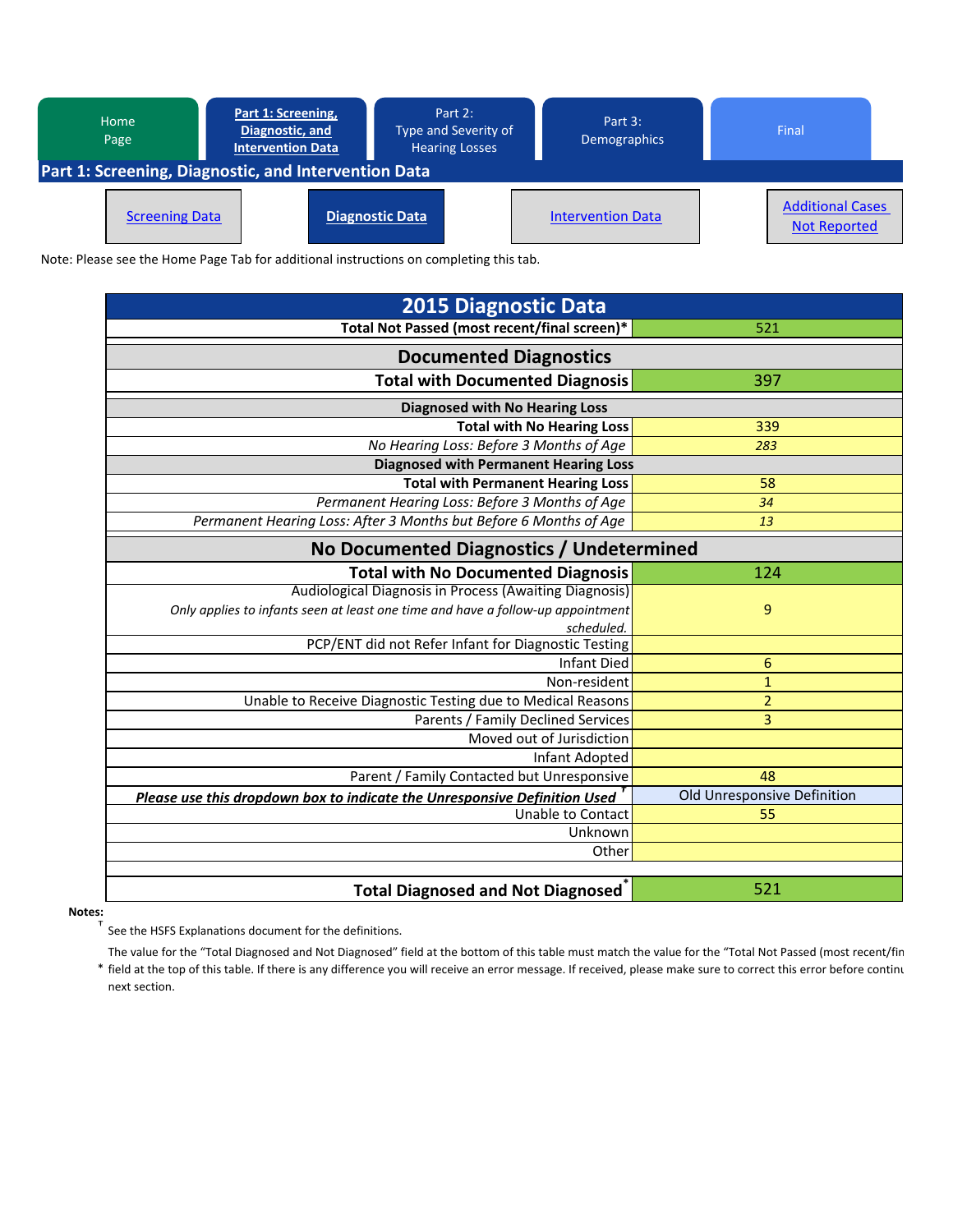| Home<br>Page                                                | Part 1: Screening,<br>Diagnostic, and<br><b>Intervention Data</b> | Part 2:<br>Type and Severity of<br><b>Hearing Losses</b> | Part $3:$<br><b>Demographics</b> | Final                                          |  |  |  |
|-------------------------------------------------------------|-------------------------------------------------------------------|----------------------------------------------------------|----------------------------------|------------------------------------------------|--|--|--|
| <b>Part 1: Screening, Diagnostic, and Intervention Data</b> |                                                                   |                                                          |                                  |                                                |  |  |  |
| <b>Screening Data</b>                                       | <b>Diagnostic Data</b>                                            |                                                          | <b>Intervention Data</b>         | <b>Additional Cases</b><br><b>Not Reported</b> |  |  |  |

Note: Please see the Home Page Tab for additional instructions on completing this tab.

| <b>2015 Early Intervention (EI) Data</b>                                               |                             |
|----------------------------------------------------------------------------------------|-----------------------------|
| Total with Permanent Hearing Loss*                                                     | 58                          |
| <b>Total Documented Referral Status</b>                                                | 58                          |
| Referred to Part C EI                                                                  | 58                          |
| Referred to Part C EI Before Six Months of Age                                         | 46                          |
| Not Referred to Part C EI                                                              | 0                           |
| Unknown                                                                                | 0                           |
| <b>Documented Intervention Services</b>                                                |                             |
| <b>Total Enrolled in Part C Services</b>                                               | 50                          |
| Signed IFSP Before 6 Months of Age                                                     | 31                          |
| Signed IFSP After 6 Months of Age                                                      | 19                          |
| <b>Total Received Part C EI Services</b>                                               | 50                          |
| Received Services Before 6 Months of Age                                               | 30                          |
| Received Services After 6 Months of Age                                                | 20                          |
| Received Services After 6 Months of Age, Due to Family Initially Declining Services    | 3                           |
| <b>Total from Non-Part C EI Services Only</b>                                          | 0                           |
| Received Services Before 6 Months of Age                                               | 0                           |
| Received Services After 6 Months of Age                                                | 0                           |
| <b>Monitoring Services Only</b>                                                        |                             |
| <b>Received Only Monitoring Services</b>                                               | 0                           |
| No Documented Intervention Services/ Undetermined                                      |                             |
| <b>Total with No Documented EI Services</b>                                            | 8                           |
| Not Eligible for Part C Services                                                       | 0                           |
| <b>Infant Died</b>                                                                     | 0                           |
| Non-resident                                                                           | 0                           |
| Unable to Receive El due to Medical Reasons                                            | 0                           |
| Parents / Family Declined Services                                                     | 3                           |
| Moved Out of Jurisdiction                                                              | 0                           |
| Infant Adopted                                                                         | 0                           |
| Parent / Family Contacted but Unresponsive                                             | 3                           |
| Please use this dropdown box to indicate the Unresponsive Definition Used <sup>T</sup> | Old Unresponsive Definition |
| Unable to Contact                                                                      | $\mathbf{2}$                |
| Unknown                                                                                |                             |
| Other                                                                                  |                             |
|                                                                                        |                             |
| Total Enrolled in Intervention & No Intervention Services*                             | 58                          |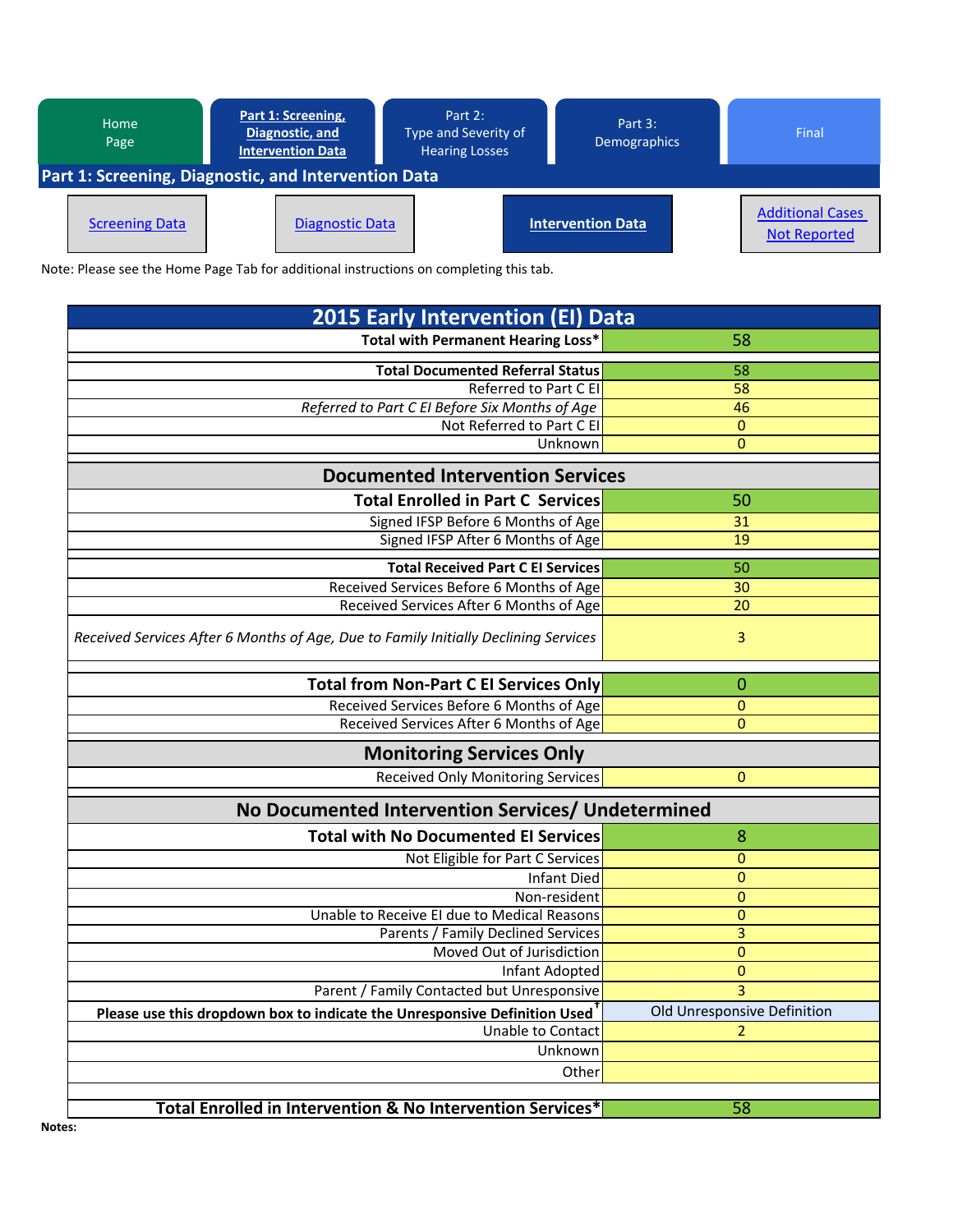

Note: Please see the Home Page Tab for additional instructions on completing this tab.

| <b>2015 Additional Cases Not Reported</b>                              |  |  |  |  |  |
|------------------------------------------------------------------------|--|--|--|--|--|
| Cases of Hearing Loss not included in the "Diagnostic Data" section*   |  |  |  |  |  |
| Total Additional Cases of Hearing Loss not included in Diagnostic Data |  |  |  |  |  |
| Additional Cases of Non-permanent, Transient Hearing Loss              |  |  |  |  |  |
| Additional Cases of Permanent Hearing Loss (e.g., late onset)          |  |  |  |  |  |

| Cases of Hearing Loss not included in the "Intervention Data" section**  |  |  |  |  |  |
|--------------------------------------------------------------------------|--|--|--|--|--|
| Total Additional Cases of Hearing Loss not included in Intervention Data |  |  |  |  |  |
| Additional Cases Enrolled in EI (Part C or non-Part C)                   |  |  |  |  |  |
| Additional Cases Not Receiving Intervention: Monitoring Only             |  |  |  |  |  |
| Additional Cases Not Receiving Intervention: Unknown                     |  |  |  |  |  |
| Additional Cases Not Receiving Intervention: Other                       |  |  |  |  |  |

| Cases Enrolled in EI without a Confirmed Diagnosis***             |  |  |  |
|-------------------------------------------------------------------|--|--|--|
| Total Additional Cases Enrolled in El without Confirmed Diagnosis |  |  |  |

## **Notes:**

\* Only cases of hearing loss not reported in the previous "Diagnostic Data" section should be reported in this "Cases of Hearing Loss not included in the 'Diagnostic Data'" section.

- \*\* Only cases of hearing loss not reported in the previous "Intervention Data" section should be reported in this "Cases of Hearing Loss not included in the 'Intervention Data'" section.
- \*\*\* Only cases who did not pass hearing screening, have no confirmed diagnosis, but were enrolled in early intervention services should be reported in this "Cases Enrolled in EI without a Confirmed Diagnosis" section.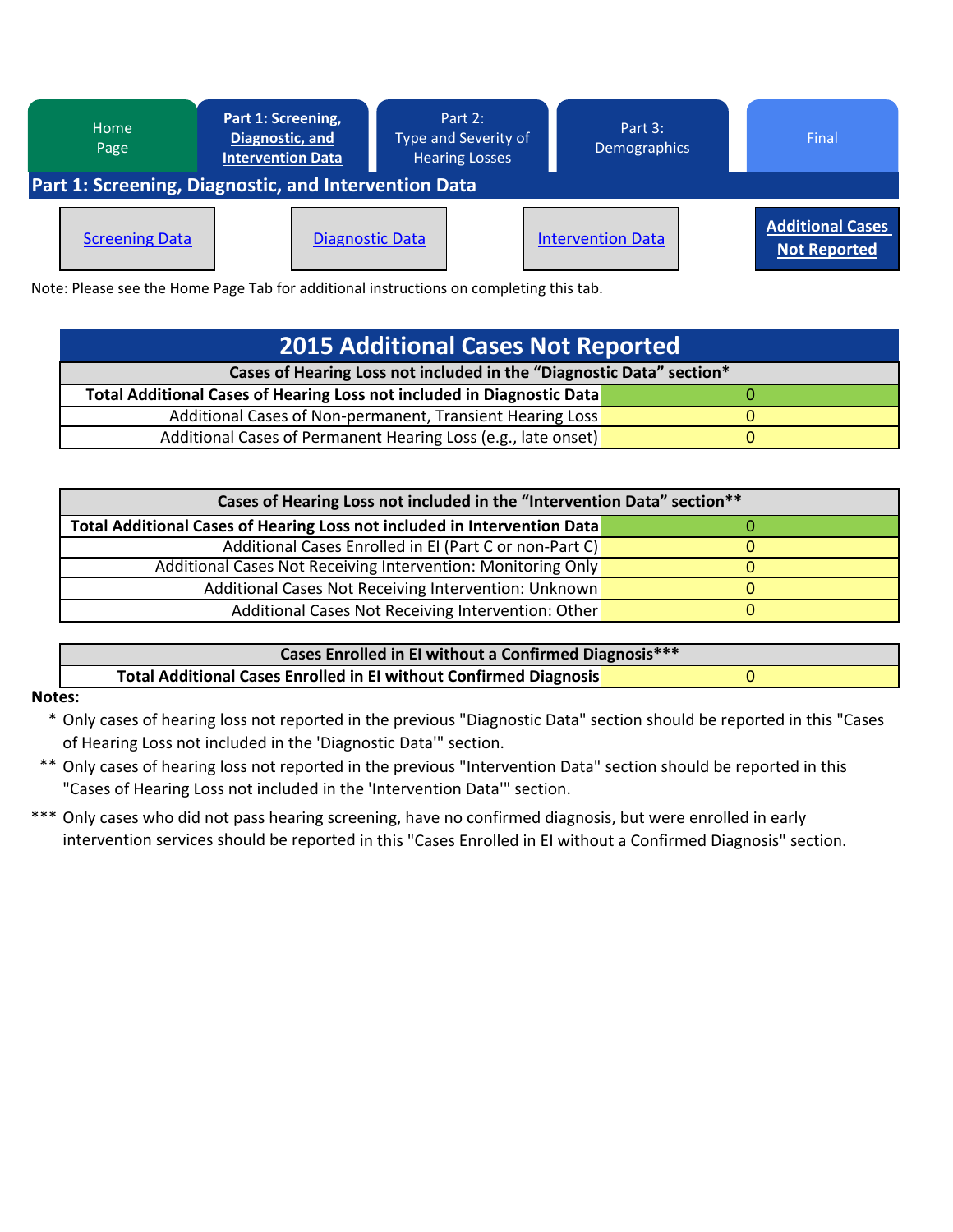|  | Home<br>Page        |                                                      |                                                                | Part 1: Screening,<br>Diagnostic, and<br><b>Intervention Data</b> |                                                                       | <b>Part 2:</b><br><b>Type and Severity of</b><br><b>Hearing Losses</b> | Part 3:<br>Final<br>Demographics |                   |                              |                                                                                                |  |
|--|---------------------|------------------------------------------------------|----------------------------------------------------------------|-------------------------------------------------------------------|-----------------------------------------------------------------------|------------------------------------------------------------------------|----------------------------------|-------------------|------------------------------|------------------------------------------------------------------------------------------------|--|
|  |                     | Part 2: Type and Severity of Hearing Losses (By Ear) |                                                                |                                                                   |                                                                       |                                                                        |                                  |                   |                              |                                                                                                |  |
|  |                     |                                                      | <b>Total Cases of</b><br>Permanent Hearing Loss (from Part 1)* |                                                                   |                                                                       |                                                                        |                                  |                   |                              |                                                                                                |  |
|  |                     |                                                      |                                                                |                                                                   | <b>BILATERAL</b>                                                      |                                                                        |                                  | <b>UNILATERAL</b> |                              | <b>LATERALITY</b>                                                                              |  |
|  |                     |                                                      | <b>RIGHT</b><br><b>EAR</b>                                     | <b>LEFT</b><br><b>EAR</b>                                         |                                                                       | <b>UNKNOWN EAR</b><br>(Note: record degree of<br>loss for each ear)    | <b>RIGHT</b><br><b>EAR</b>       | <b>LEFT EAR</b>   | <b>UNKNOWN</b><br><b>EAR</b> | <b>UNKNOWN</b><br>(for Cases where it is<br>unknown if the loss is<br>unilateral or bilateral) |  |
|  |                     | Slight                                               |                                                                |                                                                   |                                                                       |                                                                        |                                  |                   |                              |                                                                                                |  |
|  |                     | Mild                                                 | 3                                                              | $\overline{4}$                                                    |                                                                       |                                                                        | $\mathbf{1}$                     |                   |                              |                                                                                                |  |
|  |                     | Moderate                                             | 13                                                             | 13                                                                |                                                                       |                                                                        | $\overline{2}$                   | $\overline{2}$    |                              |                                                                                                |  |
|  | Sensorineural       | Moderately                                           |                                                                |                                                                   |                                                                       |                                                                        |                                  |                   |                              |                                                                                                |  |
|  |                     | Severe                                               |                                                                |                                                                   |                                                                       |                                                                        |                                  |                   |                              |                                                                                                |  |
|  |                     | Severe                                               | $\overline{5}$                                                 | $\overline{\mathbf{4}}$                                           |                                                                       |                                                                        | $\overline{2}$                   | $\mathbf{1}$      |                              |                                                                                                |  |
|  |                     | Profound                                             | $\overline{2}$                                                 | $\overline{2}$                                                    |                                                                       |                                                                        | $\mathbf{1}$                     | $\mathbf{1}$      |                              |                                                                                                |  |
|  |                     | Unknown                                              |                                                                |                                                                   |                                                                       |                                                                        |                                  |                   |                              |                                                                                                |  |
|  |                     | Severity                                             |                                                                |                                                                   |                                                                       |                                                                        |                                  |                   |                              |                                                                                                |  |
|  |                     | Slight                                               |                                                                |                                                                   |                                                                       |                                                                        |                                  |                   |                              |                                                                                                |  |
|  |                     | Mild                                                 |                                                                | $\mathbf{1}$                                                      |                                                                       |                                                                        |                                  | $\mathbf{1}$      |                              |                                                                                                |  |
|  |                     | Moderate                                             | $\overline{3}$                                                 | $\overline{2}$                                                    |                                                                       |                                                                        | $\mathbf 1$                      | $\mathbf{1}$      |                              |                                                                                                |  |
|  |                     | Moderately                                           |                                                                |                                                                   |                                                                       |                                                                        |                                  |                   |                              |                                                                                                |  |
|  | Conductive          | Severe                                               |                                                                |                                                                   |                                                                       |                                                                        |                                  |                   |                              |                                                                                                |  |
|  |                     | Severe<br>Unknown                                    |                                                                |                                                                   |                                                                       |                                                                        | $\mathbf{1}$                     |                   |                              |                                                                                                |  |
|  |                     | Severity                                             |                                                                |                                                                   |                                                                       |                                                                        |                                  |                   |                              |                                                                                                |  |
|  |                     |                                                      |                                                                |                                                                   |                                                                       |                                                                        |                                  |                   |                              |                                                                                                |  |
|  |                     | Slight<br>Mild                                       |                                                                |                                                                   |                                                                       |                                                                        |                                  |                   |                              |                                                                                                |  |
|  |                     | Moderate                                             | $\overline{2}$                                                 | $\overline{2}$                                                    |                                                                       |                                                                        |                                  |                   |                              |                                                                                                |  |
|  |                     | Moderately                                           |                                                                |                                                                   |                                                                       |                                                                        |                                  |                   |                              |                                                                                                |  |
|  |                     | Severe                                               |                                                                |                                                                   |                                                                       |                                                                        |                                  |                   |                              |                                                                                                |  |
|  | <b>Mixed</b>        | Severe                                               |                                                                |                                                                   |                                                                       |                                                                        |                                  |                   |                              |                                                                                                |  |
|  |                     | Profound                                             |                                                                |                                                                   |                                                                       |                                                                        |                                  |                   |                              |                                                                                                |  |
|  |                     | Unknown                                              |                                                                |                                                                   |                                                                       |                                                                        |                                  |                   |                              |                                                                                                |  |
|  |                     | Severity                                             |                                                                |                                                                   |                                                                       |                                                                        |                                  |                   |                              |                                                                                                |  |
|  |                     | Slight                                               |                                                                |                                                                   |                                                                       |                                                                        |                                  |                   |                              |                                                                                                |  |
|  |                     | Mild                                                 | $\mathbf{1}$                                                   | $\mathbf{1}$                                                      |                                                                       |                                                                        | $\mathbf{1}$                     |                   |                              |                                                                                                |  |
|  |                     | Moderate                                             | $\overline{2}$                                                 | $\overline{2}$                                                    |                                                                       |                                                                        | $\mathbf{1}$                     |                   |                              |                                                                                                |  |
|  |                     | Moderately                                           |                                                                |                                                                   |                                                                       |                                                                        |                                  |                   |                              |                                                                                                |  |
|  |                     | Severe                                               |                                                                |                                                                   |                                                                       |                                                                        |                                  |                   |                              |                                                                                                |  |
|  | Type Unknown        | Severe                                               |                                                                |                                                                   |                                                                       |                                                                        |                                  | $\mathbf{1}$      |                              |                                                                                                |  |
|  |                     | Profound                                             | $\mathbf{1}$                                                   | $\mathbf{1}$                                                      |                                                                       |                                                                        |                                  |                   |                              |                                                                                                |  |
|  |                     | Unknown                                              |                                                                |                                                                   |                                                                       |                                                                        |                                  |                   |                              |                                                                                                |  |
|  |                     | Severity                                             |                                                                |                                                                   |                                                                       |                                                                        |                                  | $\boldsymbol{6}$  |                              |                                                                                                |  |
|  |                     | Slight                                               |                                                                |                                                                   |                                                                       |                                                                        |                                  |                   |                              |                                                                                                |  |
|  |                     | Mild                                                 |                                                                |                                                                   |                                                                       |                                                                        |                                  |                   |                              |                                                                                                |  |
|  |                     | Moderate                                             |                                                                |                                                                   |                                                                       |                                                                        |                                  |                   |                              |                                                                                                |  |
|  |                     | Moderately                                           |                                                                |                                                                   |                                                                       |                                                                        |                                  |                   |                              |                                                                                                |  |
|  | Auditory Neuropathy | Severe                                               |                                                                |                                                                   |                                                                       |                                                                        |                                  |                   |                              |                                                                                                |  |
|  |                     | Severe                                               |                                                                |                                                                   |                                                                       |                                                                        |                                  |                   |                              |                                                                                                |  |
|  |                     | Profound                                             |                                                                |                                                                   |                                                                       |                                                                        |                                  |                   |                              |                                                                                                |  |
|  |                     | Unknown                                              | 3                                                              | 3                                                                 |                                                                       |                                                                        |                                  |                   |                              |                                                                                                |  |
|  |                     | Severity                                             |                                                                |                                                                   |                                                                       |                                                                        |                                  |                   |                              |                                                                                                |  |
|  |                     | <b>Totals by Ear</b>                                 | 35                                                             | 35                                                                | $\mathbf{0}$                                                          | $\pmb{0}$                                                              | 10                               | 13                | $\pmb{0}$                    | $\pmb{0}$                                                                                      |  |
|  |                     | <b>Totals by Child</b>                               |                                                                | 35                                                                |                                                                       | $\pmb{0}$                                                              | 10                               | 13                | $\mathbf{0}$                 | $\mathbf{0}$                                                                                   |  |
|  |                     |                                                      |                                                                |                                                                   | <b>Total Cases Resolved</b>                                           |                                                                        |                                  |                   |                              |                                                                                                |  |
|  |                     |                                                      |                                                                |                                                                   | (i.e., change from hearing loss to no hearing loss)<br>Overall Total* |                                                                        |                                  |                   |                              |                                                                                                |  |
|  |                     |                                                      |                                                                |                                                                   | 58                                                                    |                                                                        |                                  |                   |                              |                                                                                                |  |

## **Note:**

\* The value for the "Overall Total" field at the bottom of this table must match the value for the "Total Cases of Permanent Hearing Loss" field at the top of this table. If there is any difference you will receive an error message. If received, please make sure to correct this error before submitting the survey.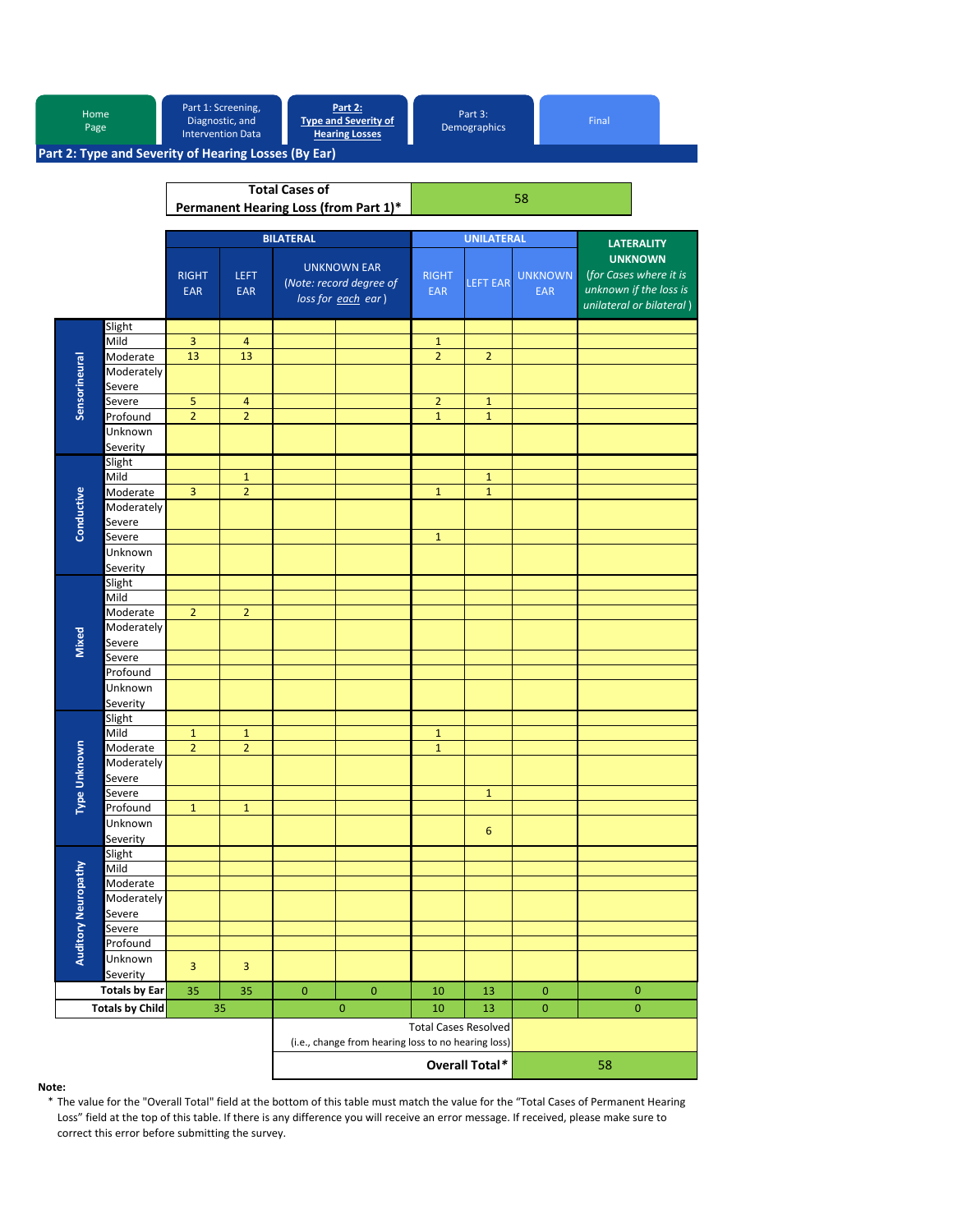| Home<br>Page         | Part 1:<br>Screening,<br>Diagnostic, and | Part 2:<br>Type and<br>Severity of | Part 3:<br>Demographics | Final |  |  |  |
|----------------------|------------------------------------------|------------------------------------|-------------------------|-------|--|--|--|
| Part 3: Demographics |                                          |                                    |                         |       |  |  |  |

|                       | <b>Screening</b>                                  |               |                          | <b>Diagnostics</b>                             | Intervention                                          |                                       |
|-----------------------|---------------------------------------------------|---------------|--------------------------|------------------------------------------------|-------------------------------------------------------|---------------------------------------|
|                       | <b>Total</b><br><b>Occurrent</b><br><b>Births</b> | Total<br>Pass | <b>Total Not</b><br>Pass | <b>Total with</b><br><b>No Hearing</b><br>Loss | <b>Total with</b><br>Permanent<br><b>Hearing Loss</b> | <b>Total Enrolled</b><br>in Part C EI |
| Totals (from Part 1)* | 37,397                                            | 36,339        | 521                      | 339                                            | 58                                                    | 50                                    |
|                       |                                                   |               |                          |                                                |                                                       |                                       |
| Sex                   |                                                   |               |                          |                                                |                                                       |                                       |
| Male                  | 18,447                                            | 18,447        | 299                      | 200                                            | 28                                                    | 25                                    |
| Female                | 17,583                                            | 17.583        | 222                      | 137                                            | 30                                                    | 25                                    |
| Unknown               | 1.367                                             | 309           |                          | 2                                              |                                                       |                                       |
| Totals*               | 37,397                                            | 36,339        | 521                      | 339                                            | 58                                                    | 50                                    |

| <b>Maternal Age</b> |        |        |     |     |    |    |
|---------------------|--------|--------|-----|-----|----|----|
| <15 years           |        |        |     |     |    |    |
| 15-19 years         | 41     | 41     | 41  | 22  |    | 4  |
| $20 - 24$ years     | 168    | 168    | 168 | 97  | 19 | 17 |
| 25-34 years         | 200    | 200    | 200 | 147 | 23 | 19 |
| $35 - 50$ years     | 37     | 37     | 37  | 29  |    |    |
| > 50 years          | 64     | 64     | 64  | 41  |    |    |
| Unknown             | 36,885 | 35,827 | q   |     | 10 | 8  |
| Totals*             | 37,397 | 36,339 | 521 | 339 | 58 | 50 |

| <b>Maternal Education</b>       |        |        |     |     |    |    |
|---------------------------------|--------|--------|-----|-----|----|----|
| Less than High School           | 6      | 6      | 6   |     |    |    |
| High School Graduate or GED     | 21     | 21     | 21  | 11  |    |    |
| Some College or AA/AS<br>degree | 23     | 23     | 23  | 15  |    |    |
| College Graduate or above       | 19     | 19     | 19  | 15  |    |    |
| Unknown                         | 37,328 | 36.270 | 452 | 293 | 51 | 45 |
| Totals*                         | 37,397 | 36,339 | 521 | 339 | 58 | 50 |

| <b>Maternal Ethnicity</b> |        |        |     |     |    |    |
|---------------------------|--------|--------|-----|-----|----|----|
| <b>Hispanic or Latino</b> | 14     | 14     | 14  |     |    |    |
| Not Hispanic or Latino    | 492    | 492    | 492 | 326 | 55 | 48 |
| Unknown                   | 36.891 | 35.833 | 15  |     |    |    |
| Totals*                   | 37.397 | 36.339 | 521 | 339 | 58 | 50 |

| <b>Maternal Race</b>             |              |              |              |              |              |                |
|----------------------------------|--------------|--------------|--------------|--------------|--------------|----------------|
| White (Not Hispanic)             | 200          | 200          | 200          | 139          | 29           | 24             |
| White (Hispanic)                 |              |              |              |              | 3            |                |
| White (Ethnicity Unknown)        |              |              |              |              |              |                |
| <b>Black or African American</b> |              | 280          | 280          | 182          |              |                |
| (Not Hispanic)                   | 280          |              |              |              | 24           | 21             |
| <b>Black or African American</b> |              |              |              |              |              |                |
| (Hispanic)                       |              |              |              |              |              |                |
| <b>Black or African American</b> |              |              |              |              |              |                |
| (Ethnicity Unknown)              |              |              |              |              |              |                |
| Asian                            | $\mathbf{1}$ | $\mathbf{1}$ | $\mathbf{1}$ | $\mathbf{1}$ | $\mathbf{1}$ |                |
| Native Hawaiian or               |              |              |              |              | $\mathbf{1}$ | $\overline{2}$ |
| Pacific Islander                 |              |              |              |              |              |                |
| American Indian or               |              |              |              | $\mathbf{1}$ |              | $\mathbf{1}$   |
| Alaskan Native                   |              |              |              |              |              |                |
| Unknown                          | 36,916       | 35,858       | 40           | 16           |              | $\overline{2}$ |
| Other                            |              |              |              |              |              |                |
| Totals*                          | 37,397       | 36,339       | 521          | 339          | 58           | 50             |

#### **Notes:**

\* The row values reported for the "Totals (from Part 1)" fields at the top of this table must match the row values reported for the "Totals\*" fields, for each demographic variable. If there is any difference you will receive an error message. Red shading will indicate the cell(s) with an error. If received, please make sure to correct the error(s) before submitting the shading will indicate the cell(s) with an error. If received, please make sure to correct the err survey.